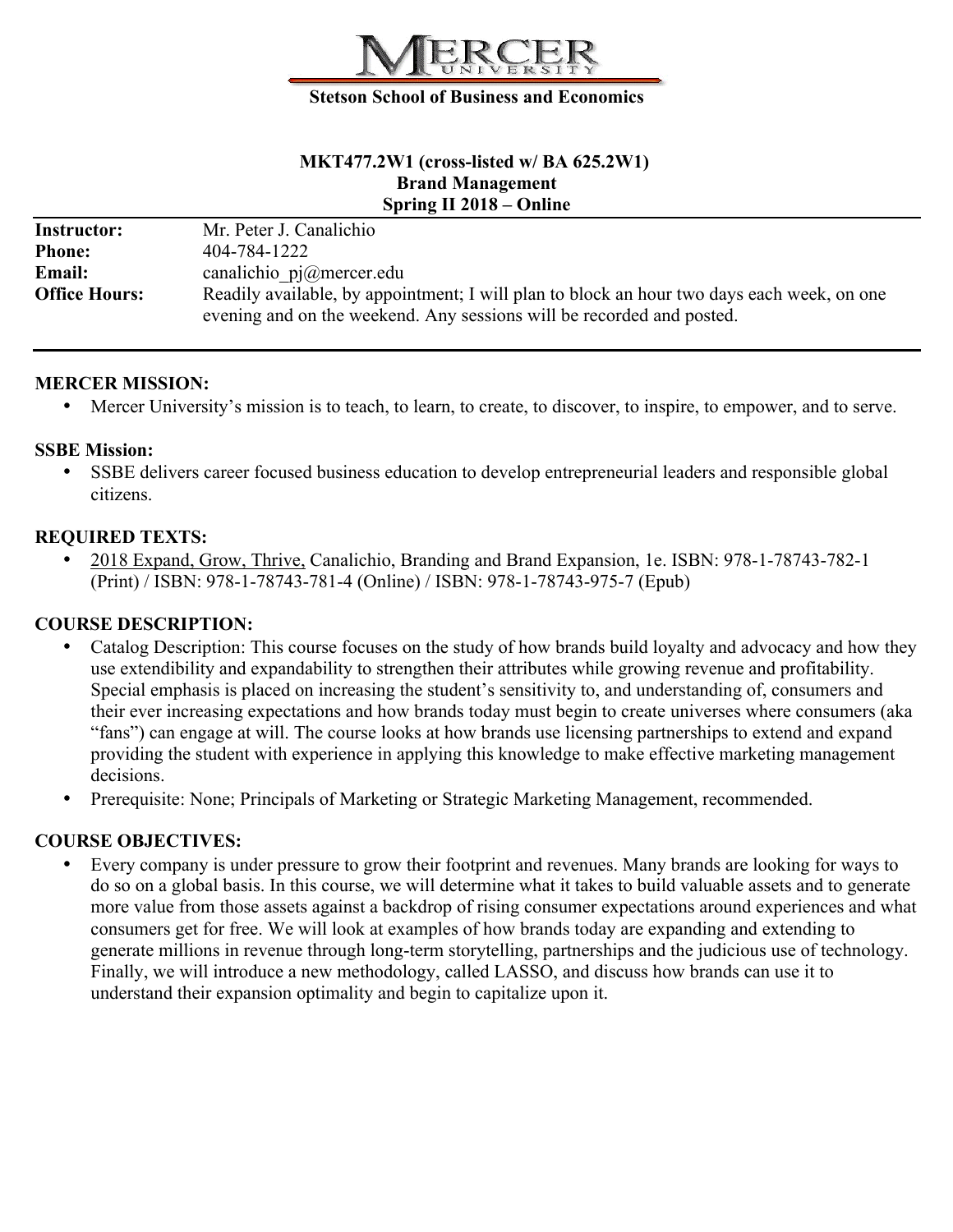

# **LEARNING OUTCOMES:**

- $\checkmark$  Develop written communication skills.
- $\checkmark$  Develop analytical and problem solving skills.
- $\checkmark$  Develop creative thinking.
- $\checkmark$  LASSO understanding of how this new algorithm determines brand expansion optimality.

# **UNIVERSITY POLICIES:**

- Student Honor Code: http://provost.mercer.edu/honor/
- Disability Statement: Students requiring accommodations or modifications for a disability should inform the instructor at the close of the first class meeting or as soon as possible. The instructor will refer you to the ACCESS and Accommodation Office to document your disability, determine eligibility for accommodations under the ADAAA/Section 504 and to request a Faculty Accommodation Form. Disability accommodations or status will not be indicated on academic transcripts. In order to receive accommodations in a class, students with sensory, learning, psychological, physical or medical disabilities must provide their instructor with a Faculty Accommodation Form to sign. Students must return the signed form to the ACCESS Coordinator. A new form must be requested each semester. Students with a history of a disability perceived as having a disability or with a current disability who do not wish to use academic accommodations are also strongly encouraged to register with the ACCESS and Accommodation Office and request a Faculty Accommodation Form each semester. For further information, please contact Richard Stilley (stilley  $r(\theta)$  mercer.edu), at (678) 547-6823 or visit the ACCESS and Accommodation Office website at http://atlstuaffairs.mercer.edu/disability-services.cfm
- Inclement Weather: If severe weather occurs, classes will be canceled in accordance with the Associate Provost's decision of Mercer-Atlanta. Call the Mercer weather phone for information about class cancellations—(678) 547-6111 (Atlanta) or listen to WSB 750 AM.

# **COURSE REQUIREMENTS:**

- **Communication Skills:** Well-developed communication skills are of vital importance to a successful career. Your ability to express yourself has a significant impact on others' perceptions of your performance. Therefore, communications skills will represent a part of your grade in this course. All assignments performed will be assessed for both content, communication and presentation skills. If you need assistance in this area, please utilize the Writing Center.
- **Class Participation:** You are expected to participate in all online activities. The nature of online assignments means they cannot be made up. For graduate students, not only the completion of the assignment, but the depth of the work will indicate your level of participation.
- **Canvas Assignments - Canvas:** There will be one online assignment per week. The assignment will be available at 12am Friday morning and close out on the following Sunday at 11:59pm. *These assignments will help tremendously with your quizzes.* Each student is required to select an established brand (not mentioned in the course book) and over the course of the semester determine its brand expansion optimality. This includes:
	- o Determining its Brand Expansion Point (Week 1: Due 3/18/18 at 11:59 p.m.)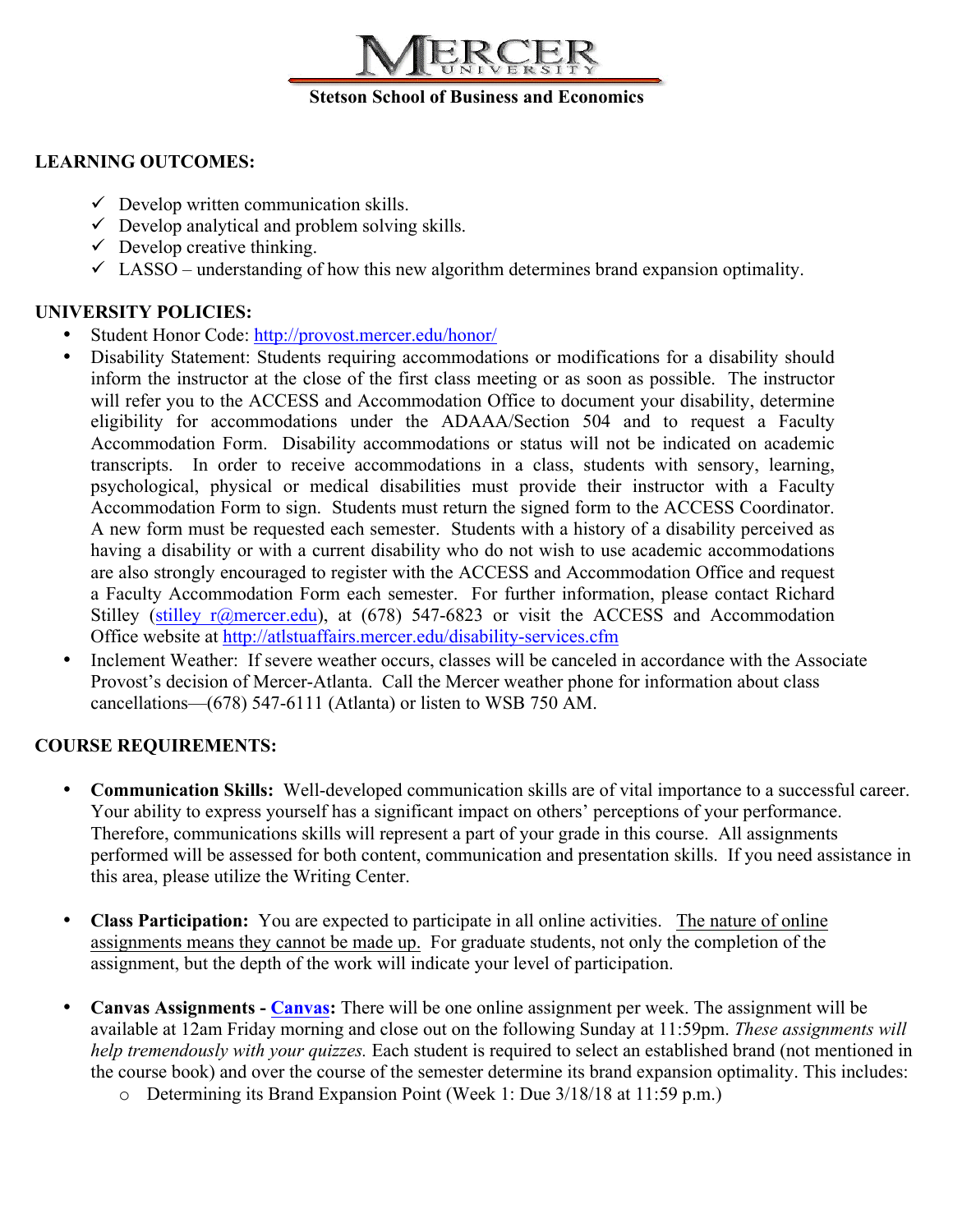

- $\circ$  Lateral Score (Week 2: Due 3/25/18 at 11:59 p.m.)
- o Addictive and Storied Scores (Week 3: Due 4/1/18 at 11:59 p.m.)
- o Scalability and Own-able Scores (Week 4: Due 4/8/18 at 11:59 p.m.)
- o Brand Expansion Optimization (Week 5: Due 4/15/18 at 11:59 p.m.)
- o The Decision to Expand via Licensing (Week 6: Due 4/22/18 at 11:59 p.m.)
- o What Categories to License (Week 7: Due 4/29/18 at 11:59 p.m.)
- o How to License (Week 8: Due 5/6/18 at 11:59 p.m.)

Each weekly submission should contain the following information: a detailed explanation of how you arrived at your conclusion, and the relationship between the brand expansion component and relevant chapter material. For graduate students, you will be expected to demonstrate a meaningful explanation of the terms and the specific assignment that illustrates your understanding. The directions for each will be included with that assignment. Each assignment will be posted to Canvas, and each submission will be completed and submitted online (2-4 pages for each assignment – 12 point Times New Roman font, single spaced, with 1 inch margins). Each discussion/assignment is worth 50 points.

- **Textbook Modules:** Each week, we will have an online module. Within that module, we will have a chapter overview, additional course materials or readings, and an end of chapter Quiz. Each chapter will have its own due date (see detail in class schedule below). *Starting from Friday of Week 1, there will be a timed quiz assignment at the end of every week on material covered that week, which will be graded. Quizzes will be posted Fridays (typically by noon or so) and will be due Monday by midnight.* No quiz grade will be dropped. Quizzes will include at least one question or more from supplemental readings and course materials. Graduate students will be required to complete additional essay questions that will measure each student's level of understanding. Weeks 1 – 5 will have 2 chapters per module while weeks 6, 7 and 8 will have one chapter per module (note: the book's Intro, Epilogue and Appendices [A, B and C collectively] are each considered a separate chapter). Each quiz is worth 50 points.
- **LASSO Brand Expansion Evaluation Building on the work completed in the Canvas Assignments you** will be required to submit a final report on  $5/4/18$  that includes an overview of the brand selected, a synopsis of your LASSO category scores, the LASSO Brand Expansion Optimality Assessment, a list of 5 – 8 categories where the brand could extend or expand with justification for each, a prioritization of the categories earmarked for extension or expansion with justification and a recommended high level expansion plan for the top 3 categories. Graduate students will be expected to convey a higher level of understanding of the choices made than undergraduates. This assignment (8-12 pages using Times New Roman font, single spaced, with 1 inch margins) will be worth 100 points and due on May 4, 2018.

Project Details and Instructions (specific details will be provided in Canvas):

- Describe the brand you chose, and why, including the brand's architecture and *expansion point*.
- LASSO Scores describe each attribute and the score assigned and why.
- LASSO Optimality articulate the algorithm output and denote why you agree, or disagree with the assessment.
- Recommended Expansion Categories list the  $5 8$  categories and state why you believe they are a good choice. If you give less than 8 categories, state why you have not recommended 8.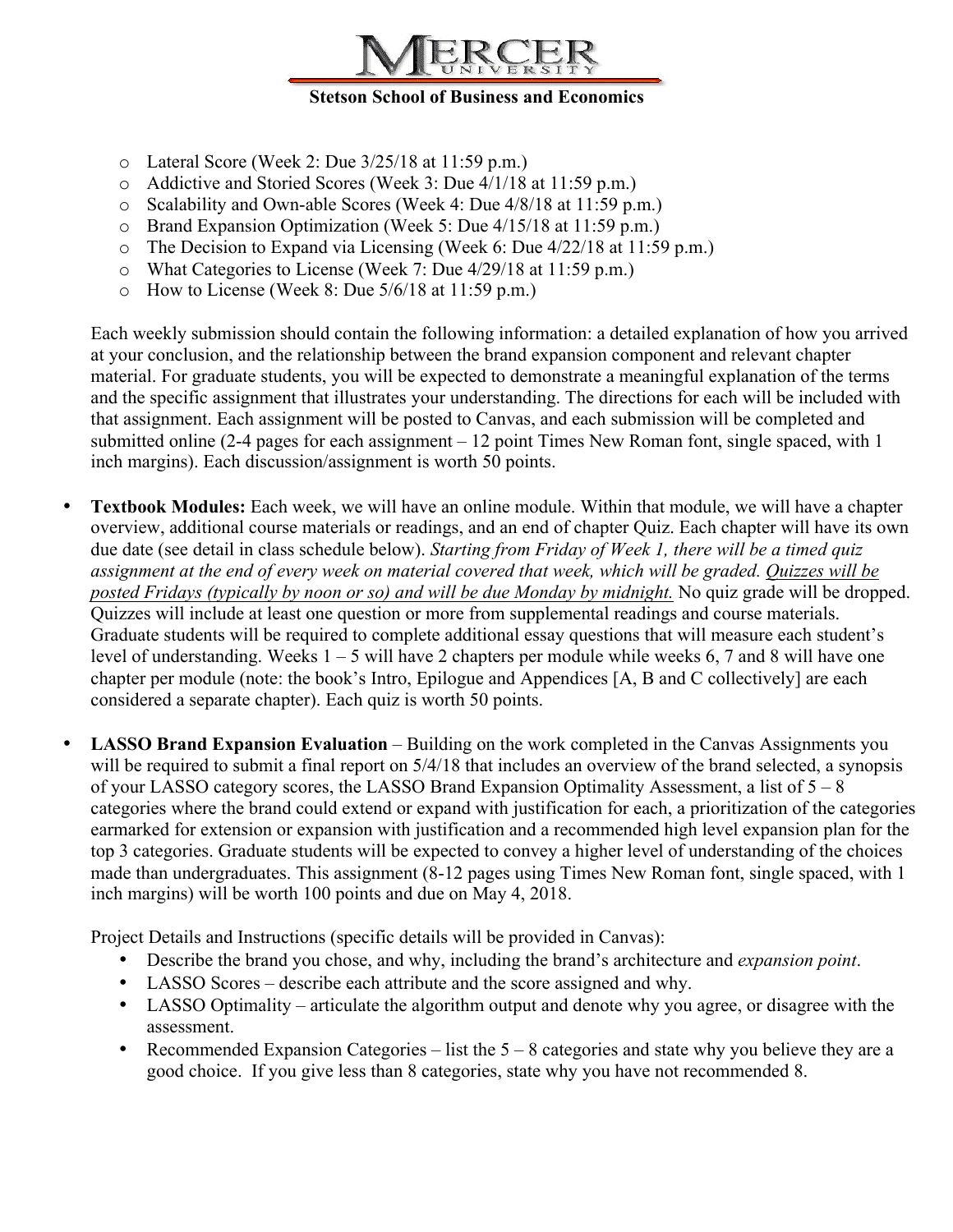

- Category Prioritization list the categories based on a series of factors including growth of the category, fit with the brand, potential licensing partners, etc.
- Expansion Plan articulate with justification who the licensee would be, what channels and or regions they would expand the brand into and what products they would develop.

# **COURSE TEACHING EVALUATIONS:**

• Students will receive a link to complete a teaching evaluation for the course during weeks 6-7 of the course with a deadline to complete the evaluation. The evaluations are anonymous and the instructor cannot see the comments or ratings assigned. However, after the deadline for the course evaluations, the instructor will receive a list of all enrolled students who have completed the evaluations. As an incentive to complete the evaluation, students who complete the evaluation prior to the deadline will receive 10 bonus points on your lowest quiz.

## **Course Requirements Course Grading Scale**

| Online Quizzes (8 x 50):                         | 400 points | $92 - 100\% = A$  |
|--------------------------------------------------|------------|-------------------|
| Online Discussions/Assignments $(8 \times 50)$ : | 400 points | $88 - 91\% = B +$ |
| <b>LASSO Brand Expansion Evaluation:</b>         | 100 points | $82 - 87\% = B$   |
| Total:                                           | 900 points | $78 - 81\% = C +$ |

| $92 - 100\% = A$        |
|-------------------------|
| $88 - 91\% = B +$       |
| $82 - 87\% = B$         |
| $78 - 81\% = C +$       |
| $70 - 77\% = C$         |
| Below $70\%$ >> Failing |

\*I reserve the right to adjust these parameters if needed.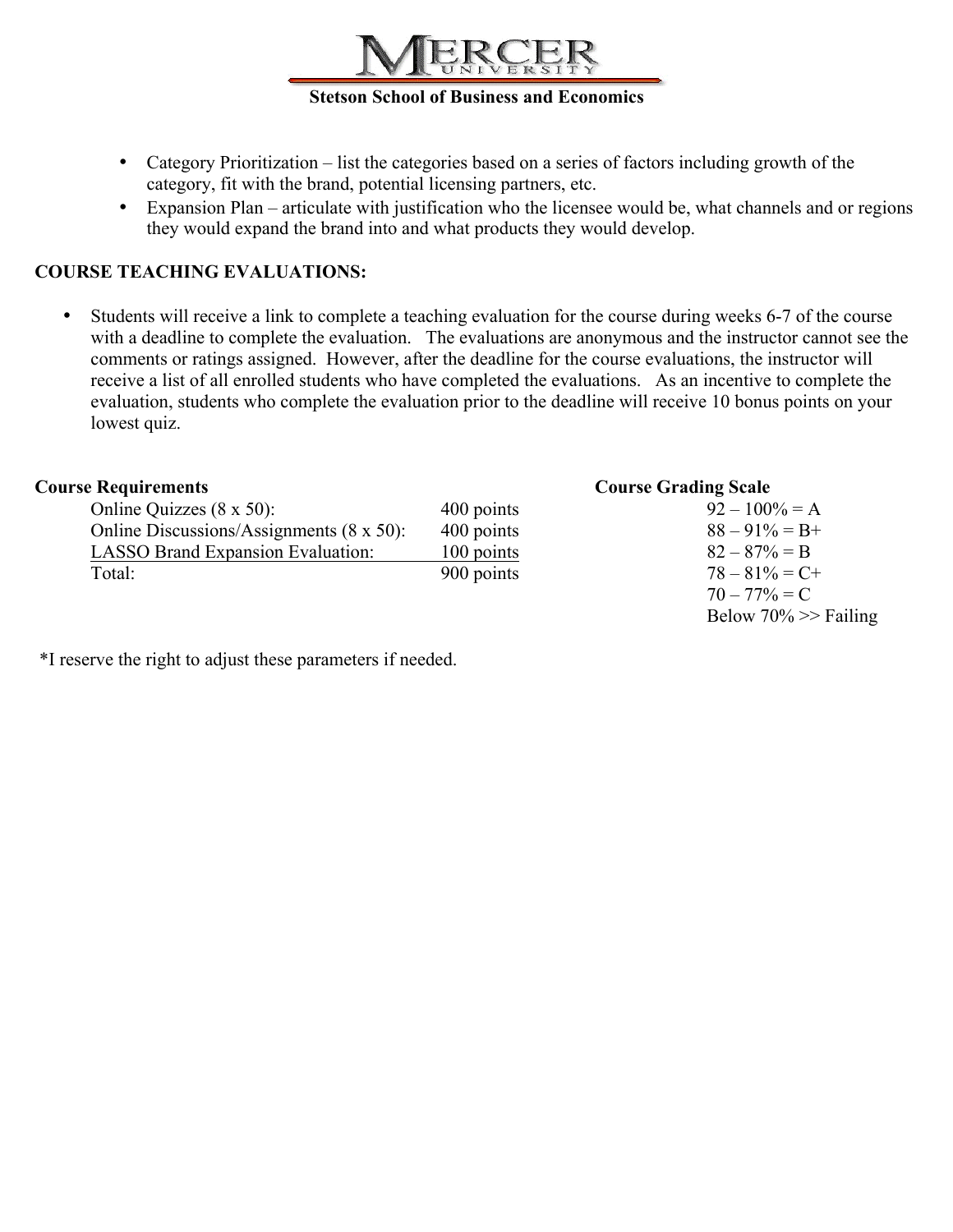

# **TENTATIVE CLASS SCHEDULE – MKT 477 / BA 625 – Spring II 2018 – Online**

| <b>Date</b> | <b>Module</b>           | <b>Topic</b>                                  | <b>Assignment</b>       | <b>Contact Hrs.</b> |
|-------------|-------------------------|-----------------------------------------------|-------------------------|---------------------|
| Week of     | Module 1                | Course Introduction - Intro: Addressing the   | Intro / LASSO           |                     |
| 3/12/18     |                         | <b>Expansion Riddle</b>                       |                         |                     |
|             |                         | Pinning Their Hopes                           | Chapter 1               |                     |
| 3/14/18     | $\overline{\textbf{W}}$ | Textbook Module - Intro Due 6 p.m.            | <b>EGT-Intro Due</b>    | 4.7 hours           |
| 3/17/18     | $\overline{\mathbf{S}}$ | <b>Textbook Module - Chapter 1 Due 6 p.m.</b> | <b>EGT-Ch. 1 Due</b>    |                     |
| 3/18/18     |                         | Canvas Assignment 1 ends 11:59 p.m.           | <b>CA-1 Due</b>         |                     |
| 3/18/18     | S <sub>u</sub>          | Quiz due by 11:59 p.m.                        | <b>MOD-1 Quiz Due</b>   |                     |
| Week of     | Module 2                | Choose to Lead — How to Succeed in the        | Chapter 2               |                     |
| 3/19/18     |                         | Connective Economy                            |                         |                     |
|             |                         | Lateral — Beyond Where They've Been           | Chapter 3               |                     |
| 3/21/18     | $\overline{\textbf{W}}$ | Textbook Module – Chapter 2 Due 6 p.m.        | <b>M-Ch. 2 Due</b>      | 4.7 hours           |
| 3/24/18     | S                       | Textbook Module – Chapter 3 Due 6 p.m.        | <b>M-Ch. 3 Due</b>      |                     |
| 3/25/18     | П                       | Canvas Assignment 2 ends 11:59 p.m.           | <b>CA-2 Due</b>         |                     |
| 3/25/18     | Su                      | Quiz due by 11:59 p.m.                        | <b>MOD-2 Quiz Due</b>   |                     |
| Week of     | Module 3                | Addictive — Growing to Love                   | Chapter 4               |                     |
| 3/26/18     |                         | Storied — The Power of Heritage in a World of | Chapter 5               | 4.7 hours           |
|             |                         | Action                                        |                         |                     |
| 3/28/18     | $\overline{\textbf{W}}$ | Textbook Module – Chapter 4 Due 6 p.m.        | <b>M-Ch. 4 Due</b>      |                     |
| 3/31/18     | S                       | Textbook Module – Chapter 5 Due 6 p.m.        | <b>M-Ch. 5 Due</b>      |                     |
| 4/01/18     |                         | Canvas Assignment 3 ends 11:59 p.m.           | <b>CA-3 Due</b>         |                     |
| 4/01/18     | S <sub>u</sub>          | Quiz due by 11:59 p.m.                        | <b>MOD-3 Quiz Due</b>   |                     |
| Week of     | Module 4                | Scalable - Achieving Your Best Size           | Chapter 6               |                     |
| 4/02/18     |                         | Own-able — How You Expand and Stay True to    | Chapter 7               | 4.7 hours           |
|             |                         | Your DNA                                      |                         |                     |
| 4/04/18     | $\overline{\textbf{W}}$ | Textbook Module - Chapter 6 Due 6 p.m.        | M-Ch. 6 Due             |                     |
| 4/07/18     | $\overline{\mathbf{S}}$ | Textbook Module – Chapter 7 Due 6 p.m.        | M-Ch. 7 Due             |                     |
| 4/08/18     | $\overline{\mathbf{F}}$ | Canvas Assignment 4 ends 11:59 p.m.           | <b>CA-4 Due</b>         |                     |
| 4/08/18     | Su                      | Quiz due by 11:59 p.m.                        | <b>MOD-4 Quiz Due</b>   |                     |
| Week of     | Module 5                | Is Your Brand Optimized?                      | Chapter 8               |                     |
| 4/09/18     |                         | LASSO Evaluation Questions and Scoring Kit /  | Appendices A, B & C     | 4.7 hours           |
|             |                         | Methodology / LASSO Methodology Q&A           |                         |                     |
| 4/11/18     | $\overline{\textbf{W}}$ | Textbook Module – Chapter 8 Due 6 p.m.        | <b>M-Ch. 8 Due</b>      |                     |
| 4/14/18     | $\overline{\mathbf{S}}$ | Textbook Module - Appendices Due 6 p.m.       | <b>M-Appendices Due</b> |                     |
| 4/15/18     |                         | Canvas Assignment 5 ends 11:59 p.m.           | <b>CA-5 Due</b>         |                     |
| 4/15/18     | <b>Su</b>               | Quiz due by 11:59 p.m.                        | <b>MOD-5 Quiz Due</b>   |                     |
| Week of     | Module 6                | Making the Decision to License                | Chapter 9               | 4.7 hours           |
| 4/16/18     |                         |                                               |                         |                     |
| 4/21/18     | S                       | Textbook Module – Chapter 9 Due 6 p.m.        | M-Ch. 9 Due             |                     |